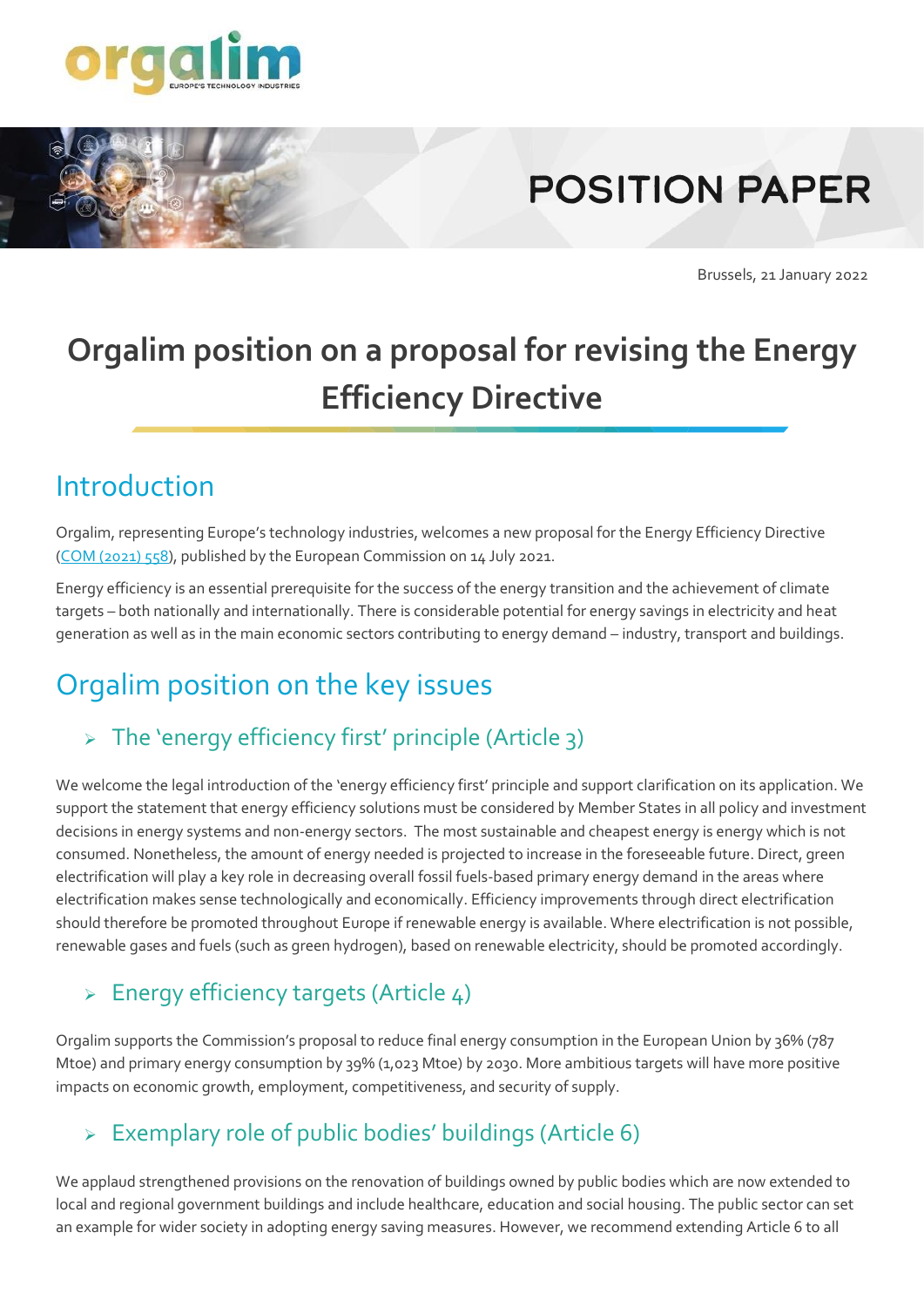public and private tertiary buildings: both public and private tertiary buildings can contribute to achieving the 60% emission reduction in the buildings sector as frontrunners. Article 6 should set out two options to achieve the set targets to reduce final energy consumption in the building sector; either through a renovation rate or a target for the reduction of final energy consumption by setting future milestones.

#### ➢ Energy savings obligation (Article 8)

We particularly support more ambitious annual energy savings obligations (1.5%) applicable from 2024 onwards to achieve more ambitious energy savings goals. This is one of the main policy instruments to ensure that the European economy is more energy efficient. It helps to drive active energy savings in buildings, industry and transport and therefore contributes to the overall EU target.

However, the provisions in Article 8, paragraph 8, point (c), which would remove the ability of Member States to include in the calculations of their energy savings obligation any savings achieved by increasing the efficiency of their electricity networks, should be fixed, as this contradicts the application of the 'energy efficiency first' principle.

#### ➢ Energy efficiency obligation schemes (Article 9)

We welcome the inclusion of transmission system operators as obligated parties. Transmission and distribution system operators should be allowed to take into account energy savings resulting from the activation of demand-side flexibility.

#### ➢ Energy management systems and energy audits (Article 11)

Orgalim welcomes the changed approach to energy audits and energy management systems – the introduction of which will be based on the energy consumption levels in enterprises instead of the types of the companies. Nevertheless, we regret that the Commission's proposal does not include an obligation for Member States to devise financial incentives for companies to implement measures identified in the energy audits. Any new audit provisions should be actionable on the basis of existing schemes for energy and environmental management systems and audits.

#### $\triangleright$  Heating and cooling supply (Article 24)

We are concerned about the proposed changes which would end the building of new multifuel boilers combusting biomass together with waste-based fuels and industrial residues. Furthermore, the increase or introduction of new waste-based fuels and/or industrial residues in existing bio-boilers upon refurbishment would become impossible.

#### $\triangleright$  Energy transformation, transmission and distribution (Article 25)

We welcome the application of the 'energy efficiency first' principle in all electricity and gas network planning, network development and investment decisions. This measure is pragmatic and supports the introduction of innovative grid technology solutions as efficiency improvements constitute a driver for investments.

We also believe the new obligation for network operators to map and report energy losses to the national energy regulator will help to better identify where to act to improve network efficiency.

Finally, the inclusion of a specific section on the progress achieved in energy efficiency improvements regarding the operation of electricity infrastructure in the report drawn up by National Regulatory Authorities (NRAs) pursuant to Article 59(l) of Directive (EU) 2019/944 is a positive addition. Indeed, this obligation strengthens the NRAs report's relevance, which does not only include the monitoring and assessment of the development of a smart grid initially foreseen in the Electricity Directive ((EU) 2019/944) but now also considers energy efficiency improvements. Given that the legislation requests Member States to establish a limited set of indicators for monitoring and assessing smart grids progress, we advise to expand the indicators to include energy efficiency.